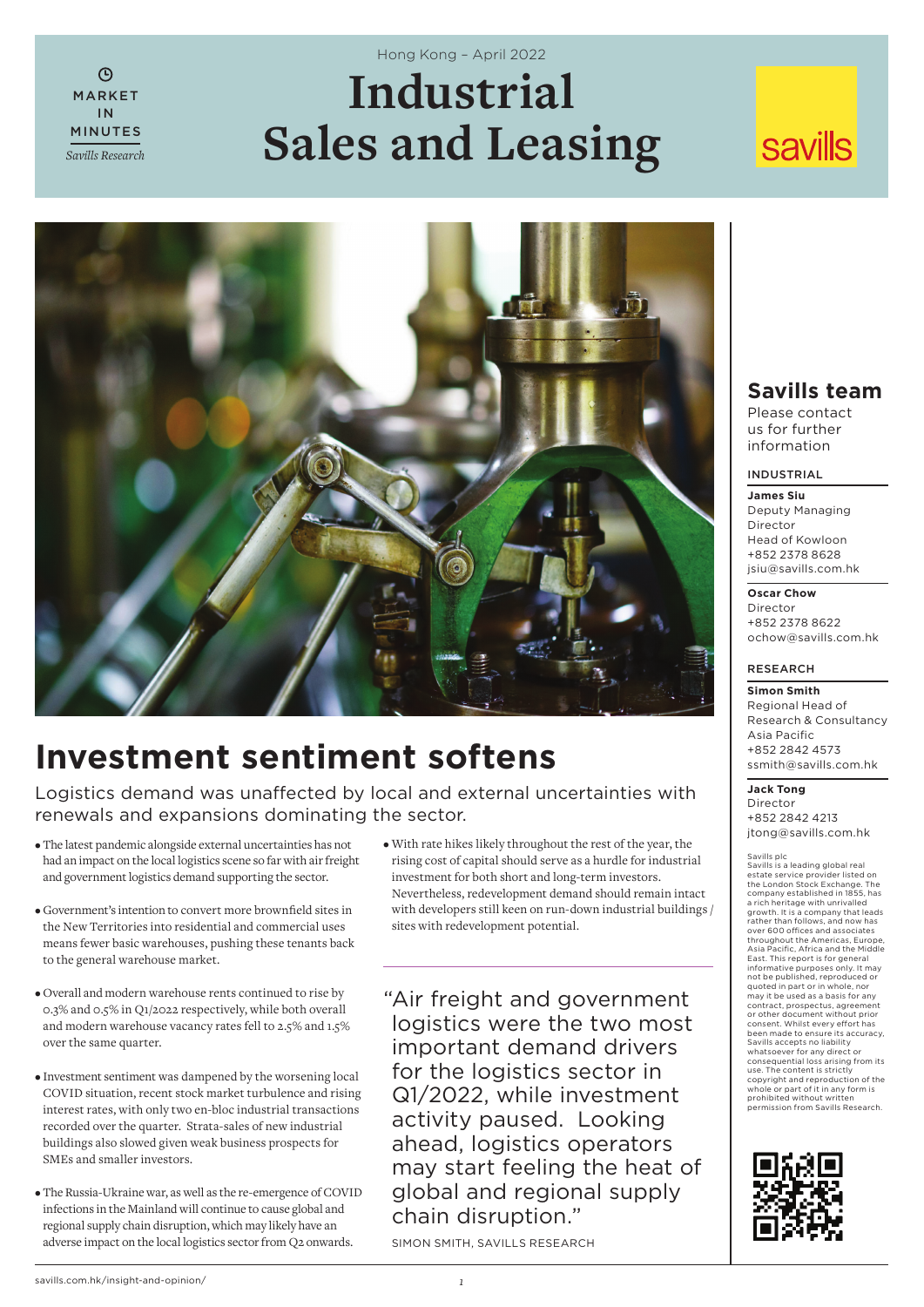**GRAPH 1: Warehouse Vacancy Rates, Q1/2010 to Q1/2022**



**Source** Savills Research & Consultancy

2022 (%) 2021 (%) Q1 | Q4 | Q3 | Q2 | Q1 Flatted factories +0.8 +0.7 +2.0 +2.6 -0.5 I/O -1.0 -0.6 0.0 -0.3 -0.2 Warehouses +0.3 +1.4 +2.1 +2.4 +0.5 Modern warehouses +0.5 +2.7 +2.5 +2.9 +2.4

**TABLE 1: Industrial Rental Movement by Subsector, Q1/2022**

#### **Source** Savills Research & Consultancy

## **LOCAL LOGISTICS UNSCATHED BY RECENT LOCAL AND EXTERNAL UNCERTAINTIES**

The outbreak of Omicron at the start of the year softened business and retail sentiment as the number of daily cases surged to over 60,000 in February, but then gradually receded to below 10,000 per day towards the end of March. Local retail sales suffered, but retail-related logistics demand remained as the slack of in-store retail logistics was more than taken up by increasing e-commerce demand.

External uncertainties, such as Russia's invasion of Ukraine, as well as the reemergence of COVID cases in China, disrupted both global and regional supply chains. Nevertheless, the immediate impact of the former on the local logistics sector has so far been minimal. The Mainland outbreak, however, had a much more profound impact on daily necessities, and the affected areas were mostly land transport to supermarkets and wet markets.

The air freight segment has been the least affected in the current market as this has remained a viable way to move cargoes around regionally, with a number of renewals and expansions by air freight forwarders recorded in Q1/2022 in the Kwai Tsing and Tsuen Wan area. Governmentrelated logistics demand was surprisingly active over the quarter with a few large warehouse floor plates reportedly leased to various government departments in Chai Wan and Tuen Mun. The escalating COVID situation locally has induced logistics demand for medical equipment,

virus-prevention materials as well as testing

/ protective items sourced from different countries and to be distributed locally in a timely manner.

Government's intention to convert more brownfield sites in the New Territories into residential and commercial uses (they announced the tender of the first multi-storey industrial site in Hung Shui Kiu sometime this year), means it will be increasingly difficult for the temporary logistics uses of brownfield sites in those areas to obtain renewals, depleting the number of basic warehouses, which amount to around 5 million sq ft (best estimate). As most of these basic warehouses are onestorey sheds with high ceilings and ample open space and ramps suitable for fastmoving logistics, the potential reduction of this stock may push a number of 3PLs back to the general warehouse market, in particular modern warehouses with large floor plates, high ceilings and ramp access.

As such, overall and modern warehouse rents continued to rebound by 0.3% and 0.5% in Q1/2022 respectively, while both overall and modern warehouse vacancy rates declined to 2.6% and 1.5% over the same quarter. With available modern warehouse space being snapped up quickly and tenants keen to renew to maintain their operations, landlords seem to have regained the upper hand in rental negotiations.

# **INVESTMENT SENTIMENT CONTINUES TO SOFTEN**

Investment sentiment was dampened by the worsening local COVID situation, recent stock market volatility and rising interest rates, with only two en-bloc industrial

#### **TABLE 2: Major Warehouse Leasing Transactions, Q1/2022**

| <b>DATE</b> | <b>DISTRICT</b> | <b>LOCATION</b>                      | <b>UNIT</b>                   | <b>TOTAL</b><br><b>GFA (SQ FT</b><br><b>GROSS)</b> | <b>MONTHLY</b><br><b>RENT</b><br><b>(HK\$ PER</b><br><b>MONTH)</b> | <b>AVERAGE</b><br><b>RENT (HK\$</b><br><b>PER SQ FT PER</b><br><b>MONTH)</b> | <b>TENANT</b>                           | <b>REMARKS</b>                                |
|-------------|-----------------|--------------------------------------|-------------------------------|----------------------------------------------------|--------------------------------------------------------------------|------------------------------------------------------------------------------|-----------------------------------------|-----------------------------------------------|
| Mar         | Kwai Chung      | ATL Logistics Centre Phase V         | 13001W-<br>13013W             | TBC                                                | \$619,962                                                          | TBC                                                                          | DSV Air & Sea Ltd                       | <b>Renewal &amp; Expansion</b><br>for 3 years |
| Jan         | <b>Tsing Yi</b> | Goodman Interlink                    | <b>UG 02</b>                  | 48,712                                             | \$779,392                                                          | \$16.0                                                                       | <b>TSR Logistics (HK) Ltd</b>           | Expand from UG 01<br>for 3 years              |
| Jan         | <b>Tsing Yi</b> | Goodman Interlink                    | 8/F, 17-20/F,<br>Unit 1101-02 | 619,000                                            | \$9,285,242                                                        | \$15.0                                                                       | SF Supply Chain (Hong<br>Kong) Ltd      | Renewal for 3 years<br>(Unit 1102 2 years)    |
| Feb         | <b>Tuen Mun</b> | <b>East Asia Industrial Building</b> | $G-6/F$                       | 214,790                                            | <b>TBC</b>                                                         | <b>TBC</b>                                                                   | <b>WPG Electronics (HK)</b><br>Ltd      | Renewal for<br>10 years                       |
| Jan         | <b>Tuen Mun</b> | <b>UTI Logistics Centre</b>          | Whole                         | 168,264                                            | \$2,145,000                                                        | \$12.8                                                                       | <b>Aravto Services Hong</b><br>Kong Ltd | Renewal for<br>2 years                        |
| Jan         | <b>Tuen Mun</b> | Goodman Westlink                     | <b>Unit 301</b>               | <b>TBC</b>                                         | <b>TBC</b>                                                         | <b>TBC</b>                                                                   | <b>DHL Express (Hong</b><br>Kong) Ltd   | New lease for<br>10 years                     |

**Source** EPRC, Savills Research & Consultancy